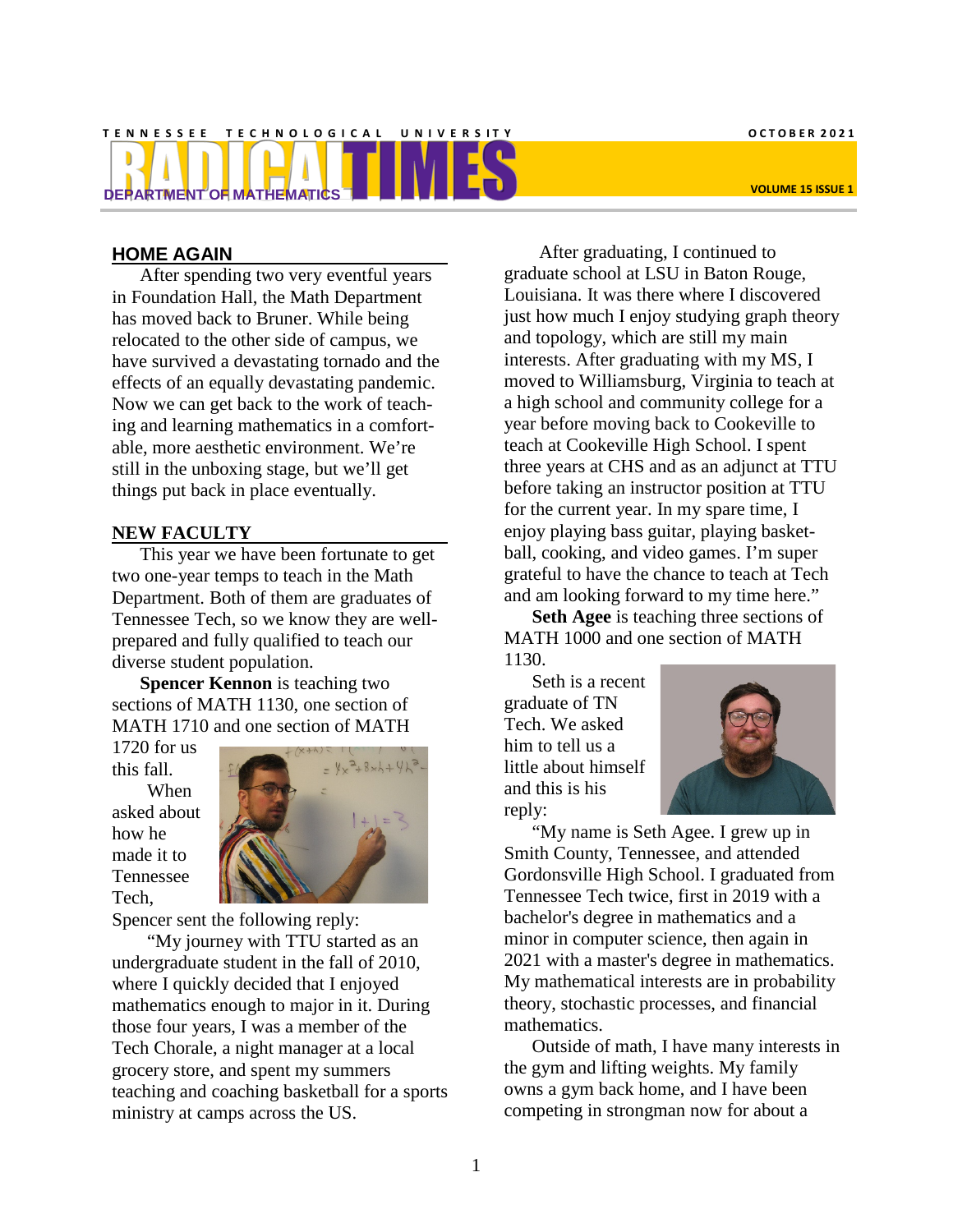year. When I'm not at work or the gym, I tend to spend time with my friends, family, or beautiful girlfriend Heather. I am very grateful to have been given the opportunity to return to Tech as an instructor and look forward to working with everyone!"

We welcome both Spencer and Seth to the Mathematics Department and hope this will be an enjoyable and productive year for both of them.

## **MATH CLUB**

The Math Club held officer elections in April and welcomes the new officers-- Patrick Bartol as president, Blaine Swieder as vice president, Adriana Gore as secretary, and Ryland Smith as treasurer. Patrick Bartol sent a few words to share with everyone:

In the past, the Math Club has been little more than a social group. This semester, and hopefully many more, the Math Club will take a different approach to its activities. As president, my goal and plan for the semester is for the club to be a participant in the Cookeville community by developing presentations for local schools that provide students with a new view about the field of mathematics. Mathematics in public K-12 education tends to give students the impression that math is little more than reading formulas and plugging in numbers. As a club, we want to change this perspective. Our presentation aims to achieve this goal by demonstrating unique and fascinating aspects of mathematics along with explaining the intricacy and interconnectedness of mathematics with other fields of study, such as computer science, engineering, etc. Introducing a new idea or a new way of thinking can change a student's academic path, and the Math Club hopes to be that introduction.

Submitted by Patrick Bartol

## **WHAT'S HAPPENING WITH ALUMNI**

We recently heard from one of our alumni, **Riley Robinson ('19 B.S.)**, who gave us an update on where and what he is currently doing. Riley received his B.S. in Mathematics from TN Tech in the spring of 2019. Incidentally, he was also a student worker in the Math Department during his time spent at Tech.

On July 15, 2021, Riley hit his two-year anniversary with Dynetics. He says it has been a fulfilling two years and he doesn't think he will ever pursue any career other than programming. According to Riley, Dynetics has a very academic environment where learning is a daily necessity. On the same note, he is working on a master's degree at the University of Alabama in Huntsville studying Computer Science. He is only taking one or two courses per semester and his company is paying for the majority of his fees. So far, he has taken two semesters and he has about three or four years to go. Riley tells us that Dynetics also has its own pseudo-university where they hold around ten classes per semester with a lot of variety, from French to music production to airborne radar.

Riley says he is very proud to have graduated from Tennessee Tech and he has met numerous Tech graduates in Huntsville. He says that the TN Tech Math Department sufficiently prepared him for the work he is doing and that there are no components of his work that he has been unable to pick up with the foundational skills that he learned at Tech.

**Leeann Long ('06 M.S.)** recently reached out to let us know what she's been doing lately. Leeann began her college education at Tennessee Wesleyan University as a business major, but quickly switched to math. After receiving her B.S. degree, she pursued a master's degree in math here at Tennessee Tech. She really loved her statistics classes so when she received her master's in math, she decided to further her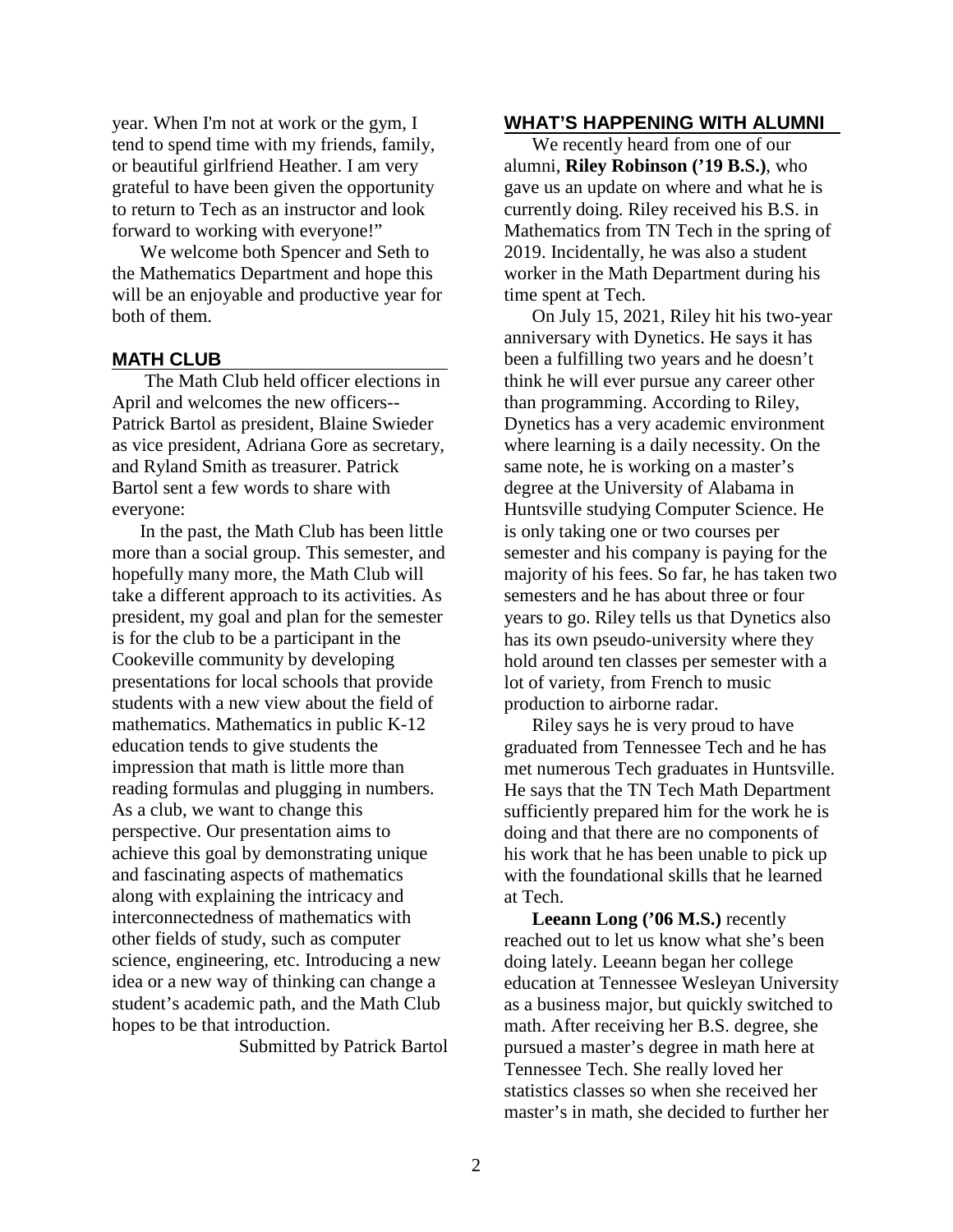education and attended the University of North Carolina at Chapel Hill, receiving her Ph.D. in biostatistics.

After receiving her Ph.D., Leeann began a teaching career at West Virginia University. In 2016, she began working at the University of Alabama at Birmingham and says she loves her job.

Recently Leeann was announced as one of 12 selected to receive the President's Award for Excellence in Teaching at the University of Alabama at Birmingham. The award honors those who have demonstrated exceptional accomplishments in teaching. Leeann stated that she is honored to have been nominated, as the nomination is made by her students and fellow faculty. The 12 faculty who received the award will be recognized during a reception later this fall.

Leeann says, "Life is short, so be nice to everybody."

Congratulations on your accomplishments Riley and Leeann. The Tennessee Tech Mathematics Department is proud to have you as alumni.

If you are an alumnus of the TN Tech Math Department and would like to share your accomplishments in our newsletter, please email our departmental administrative associate, Patsy Peavyhouse, at [ppeavyhouse@tntech.edu.](mailto:ppeavyhouse@tntech.edu)

## **COOL MATH JOBS**

What can I do with my math degree, you might be asking yourself. Well, if you really enjoy math, there are a lot of cool jobs out there that are just waiting for you. In this issue we will focus on one cool math job, a cryptanalyst.

What is a cryptanalyst, you say? A cryptanalyst deciphers decoded messages without being told the key. They crack encryption codes and turn the encrypted data back into plain data. If you like solving difficult puzzles, you may want to consider a career as a cryptanalyst.

Companies use cryptanalysts to look for security weaknesses and data leaks. Cryptanalysts are in high demand in government organizations that decipher encrypted information and by law enforcement agencies to access evidence stored in encrypted files. Employers of cryptanalysts include the FBI, NSA, DHS and the CIA. Just think, you might break the code of a notorious crime ring and save the world from unnecessary harm and hardship.

How do you become a cryptanalyst? Easy, just get a degree in math. Cryptanalysts use linear algebra, number theory, algorithms, and discrete mathematics to break codes. They also use coding languages such as Java, Python, C, or C++ to write complex algorithms. Most government agencies like the FBI and NSA have training programs for cryptanalysts that can take you from a novice to an expert in just a few years. Some employers will require you have a master's or higher degree, so you may want to think about continuing your education before applying for a job as a cryptanalyst.

The Math Department is offering a new course in the spring, MATH 4060, A Course in Cryptography. The course will be taught by Associate Professor Andrew Hetzel. Check it out. It may be just what you're looking for.

[https://www.tntech.edu/cas/pdf/math/4060-](https://www.tntech.edu/cas/pdf/math/4060-5060.pdf) [5060.pdf](https://www.tntech.edu/cas/pdf/math/4060-5060.pdf)

To learn more about being a cryptanalyst, watch these short videos from the FBI and NSA.

[https://www.youtube.com/watch?v=0XjsSS](https://www.youtube.com/watch?v=0XjsSSNy_Wc) N<sub>v</sub> W<sub>c</sub>

[https://www.youtube.com/watch?v=UxE5o](https://www.youtube.com/watch?v=UxE5oWGlH7w) [WGlH7w](https://www.youtube.com/watch?v=UxE5oWGlH7w)

#### **HE'S BEEN EVERYWHERE!**

Brian O'Connor, Associate Professor in the TN Tech Mathematics Department, has been everywhere, at least in the United States, that is. O'Connor has spent many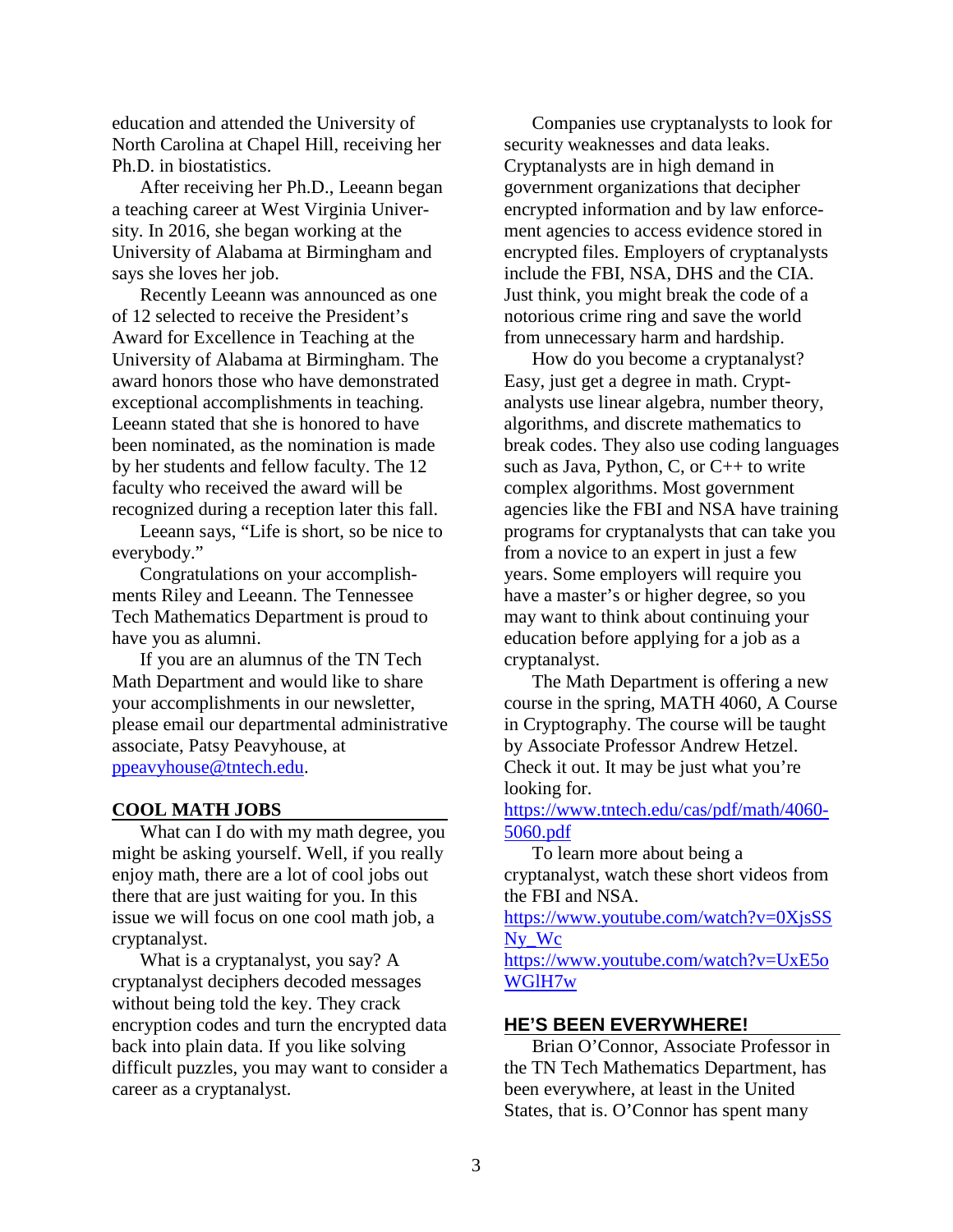years on a quest to visit every county in the United States. There are 3143 counties or county equivalents (parishes in Louisiana, boroughs and census districts in Alaska, and independent cities, especially in Virginia). He completed his quest this summer.

O'Connor's wife decided to have a surprise party for him shortly after he returned from his final trek. It was a great party and O'Connor was totally shocked when we all began arriving at his home. You should have seen the look on his face! Congratulations on completing your goal.

Math major Madison Pearson sat down with Brian O'Connor and talked with him about his quest to visit every county in the United States.

#### **MP: How did you get into traveling?**

**BMOC:** It sort of unofficially started when I graduated college and my best friend and I hopped in my then new Volkswagen Beetle, which I still have 50 years later, and drove 11,000 miles around the country in a month.

About three or four years after that I bought a Rand McNally Road Atlas, and in the index in the back, they listed not only the cities and towns, but the counties too! I remembered the route we had taken around the country, so I thought, "Ok, I'll just sort of check them off," and then I remembered the trips I had taken with my parents as a kid, and included those counties as well. In addition, I recalled a train trip in the late 1960s while on tour with the Cornell University Glee Club. I looked on the route map for the train, so I'd know which counties I had gone through. I originally kept track just to see which ones I had been to, and then after a while it sort of morphed into "I wonder how many I can get to," and then morphed into "maybe I can get to them all!" Over the years, it started accumulating and I hit the 2000 county mark in 2005 out in New Mexico. Some trips I went by myself, some trips my wife or family came with me. My son has been to more than half

of the counties in the country, not because he particularly cares about it, but he's been on these trips. So, it was growing, and I got to 3000 in 2016.

This past June, I finished Alaska, and only 33 counties in Colorado were between me and completion. On previous trips, I had visited the counties in the northern and southwestern parts of the state. In fact, some of the ones in the southeastern corner of Colorado I had been through on the train trip I mentioned. I had bagged the county on the very southeast corner, Baca County, in a very interesting way: I was driving through Oklahoma out the panhandle, and the neat thing is that the county on the end of the panhandle, Cimarron County, borders four other states--Kansas, Colorado, New Mexico, and Texas--overlapping about a half of a mile of Kansas. I drove on a little dirt road and noticed a sign at the tri-point, with arrows for Colorado, Kansas, and Oklahoma. And I said, "I'm here! I got it!" and so I got that corner. So, in July, I flew to Denver, rented a car, and drove 2100 miles in a week, completing in Clear Creek County, Colorado, at Loveland Pass (elevation 11,990 feet).

**MP: What counts as visiting a county? BMOC:** I am a member of the Extra Miler Club, comprised of people trying to get to all the counties. I am the  $66<sup>th</sup>$  member to complete. There are some people in the Club that say, "I've got to take a picture of the courthouse. I've got to get out of the car. I've got to buy something." But, the prevailing attitude is, while flying over doesn't count, it's perfectly ok to drive across the county line, turn around, and come back. Because, if you weren't there … Where were you?

# **MP: Once you decided that you wanted to visit every county, how did you choose which one was next?**

**BMOC:** It depends on the time allowed. There was one time I went to a national math meeting in Texas, so I flew out a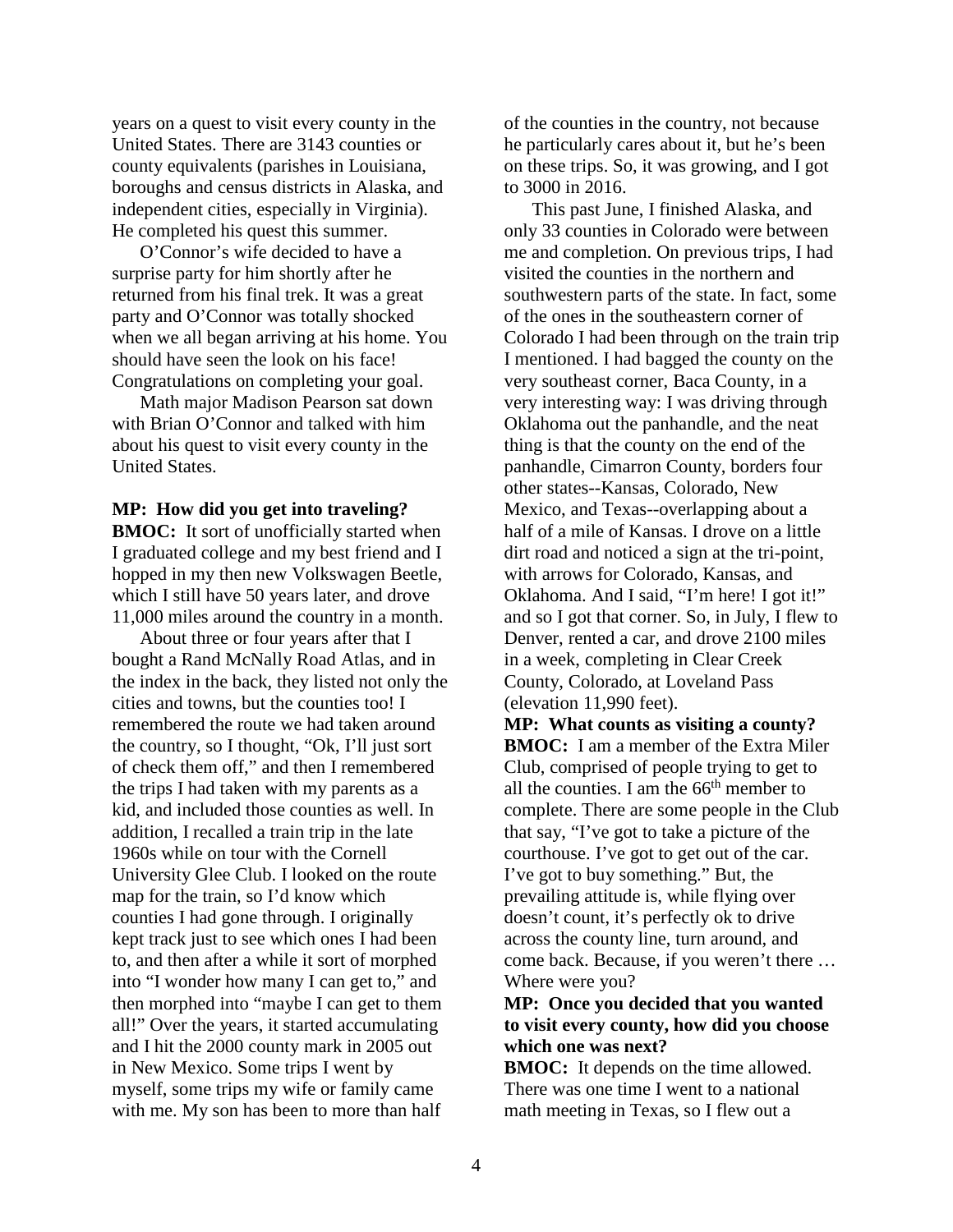couple days early, rented a car, drove around, got some counties, and then went to the meeting. Also, my niece is in a group called the National Puzzlers League, with crossword puzzles and word puzzles and stuff like that. For years she tried to get me to attend a meeting, and I thought if they ever had one in a place that I needed to go to… So, it was in Salt Lake City five years ago; I flew out there a couple days early, rented a car, and got some counties in Utah and surrounding states and finished off that chunk.

## **MP: Did you visit all counties in the same car?**

**BMOC:** No, we've had various cars through the years. The ones later on were so far away that I'd fly out and rent a car. I'd try to plan my route in the most efficient way. In fact, one time I had an honors calculus class, and I said, "Ok, I got a little question for you." I said, "here's where I start, here's where I finish. I want to get to these counties. Find the shortest distance route to get there." Some of them were just all over the place, but one guy had a route that was about twenty miles shorter than mine, which is really impressive because I'm pretty good at doing this. I had given them the map to use, and when I looked at one of their solutions I thought, "You've got me driving on a river!" This is called the Traveling Salesman problem in mathematics.

## **MP: It took you about 50 years to visit every county, correct?**

**BMOC:** The trip was in 1970, but thinking back to the train trip I took and other trips I took with my parents, there was no official start date.

## **MP: Do you have a favorite trip that you've been on?**

**BMOC:** About nine years ago I realized Hawaii needed work, so I booked a tour there, and out of the goodness of her heart, my wife decided to come along, just so she could certify that I made it. Hawaii has four or five counties depending on what book you read. The fifth county is Kalawao county, which is the former leper colony, on the very northern tip of Moloka'i Island. So, we booked a four-island tour, which got those, and then after it ended on Kauai, the farthest west main island, we had to fly back to Honolulu. And then you had to book an escorted tour over there, you couldn't just go there unescorted because, even though it is now a national historical park, there were still some people living there. So, we booked a private tour in a little ten-seater plane. I sat right behind the pilot. We were told to bring a lunch, as there are not really any facilities there. When we arrived, our tour bus was an old school bus. We saw the church where Father Damien was ministering to the people there, he's now Saint Damien. When it was time for lunch, he drove us to this picnic spot on the coast, which has to be the most gorgeous picnic spot in the world; the vegetation, the blue water on the coast, the islands, the cliffs, just gorgeous.

## **MP: I think it's safe to say that you spent a lot of time in the car. What did you do while you were driving? Did you listen to music, just drive?**

**BMOC:** I sleep. No, I'm kidding. Sometimes I'll have the radio on. I got really good at finding NPR stations, and just noodle around the radio, or if my car has a CD player I'll bring classical CDs. I've done a lot of driving, and some of it was not too exciting, but you sort of have to get into the feel of it. Someone said "be where you are," and I like that.

# **MP: Do you have any advice about traveling or setting goals, or any lesson that you want to pass on?**

**BMOC:** When you have a goal, you don't have to do it all at once. I met a guy a couple years ago at a national meeting of the Extra Miler Club and he was doing all 3,143 counties *that year*, and he actually did it in eight months. I don't have a job where travel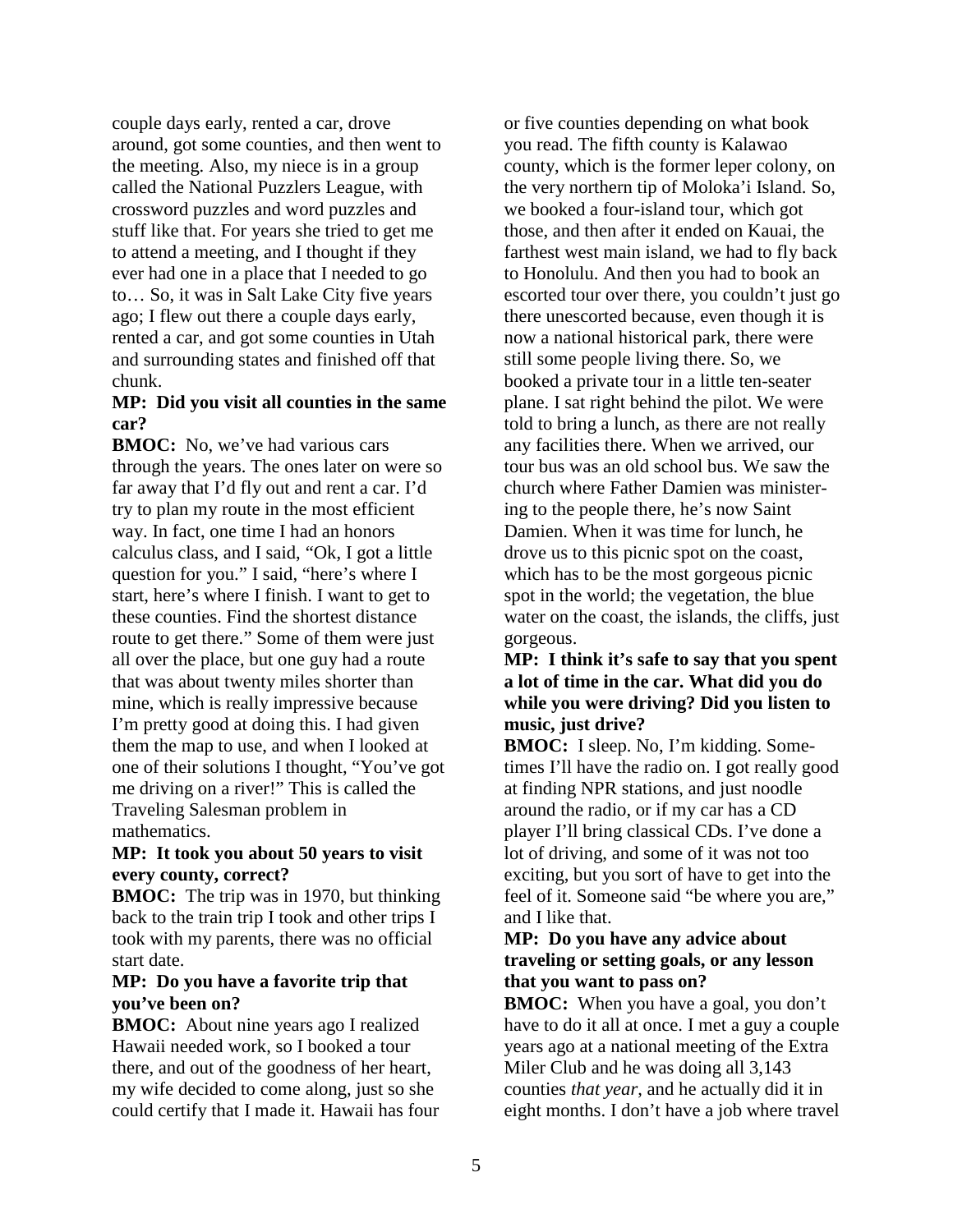is a necessity so this is all on my own time. Some people want to go to the same place every year and get there really fast and just sit there for a week, but that's not particularly my style. I like going around and seeing stuff. But whatever goal you have, just keep at it. Perseverance pays off!





*Follow us on Instagram @tntechmath*

# **IN MEMORIAM**

Emeritus Professor of **Mathematics** Richard P. Savage, Sr. passed away on September 29, 2021 following a lengthy illness. Savage served on the faculty of the



Tennessee Tech Mathematics Department for 30 years until his retirement in 1992. He was known for his easy-going, soft-spoken personality. He was well-liked and highly respected by all the students who took his classes.

His son Richard Savage, Jr. also taught in the TN Tech Math Department from 1982 to 2011.

In 2009 an endowment was established for the math department to honor Emeritus Professor Savage. Savage's brother and sister-in-law gifted the Richard P. Savage, Sr. Endowment to the university to provide financial aid to math students.

Emeritus Professor Savage was also known for his Christmas tree farm that was the first and largest in Putnam County.

More about the life of Emeritus Professor Richard P. Savage, Sr. can be found in the following link to his obituary. [https://altamontpalmer.laynefuneralhome.com](https://altamontpalmer.laynefuneralhome.com/tribute/details/1586/Richard-Savage/obituary.html#tribute-start) [/tribute/details/1586/Richard-](https://altamontpalmer.laynefuneralhome.com/tribute/details/1586/Richard-Savage/obituary.html#tribute-start)[Savage/obituary.html#tribute-start](https://altamontpalmer.laynefuneralhome.com/tribute/details/1586/Richard-Savage/obituary.html#tribute-start)

TN Tech Health Services is offering free COVID-19 vaccinations. To make an appointment call 931-372-3320.

State of Tennessee Vaccine Finder [https://covid19.tn.gov/covid-19](https://covid19.tn.gov/covid-19-vaccines/availability/) [vaccines/availability/](https://covid19.tn.gov/covid-19-vaccines/availability/)